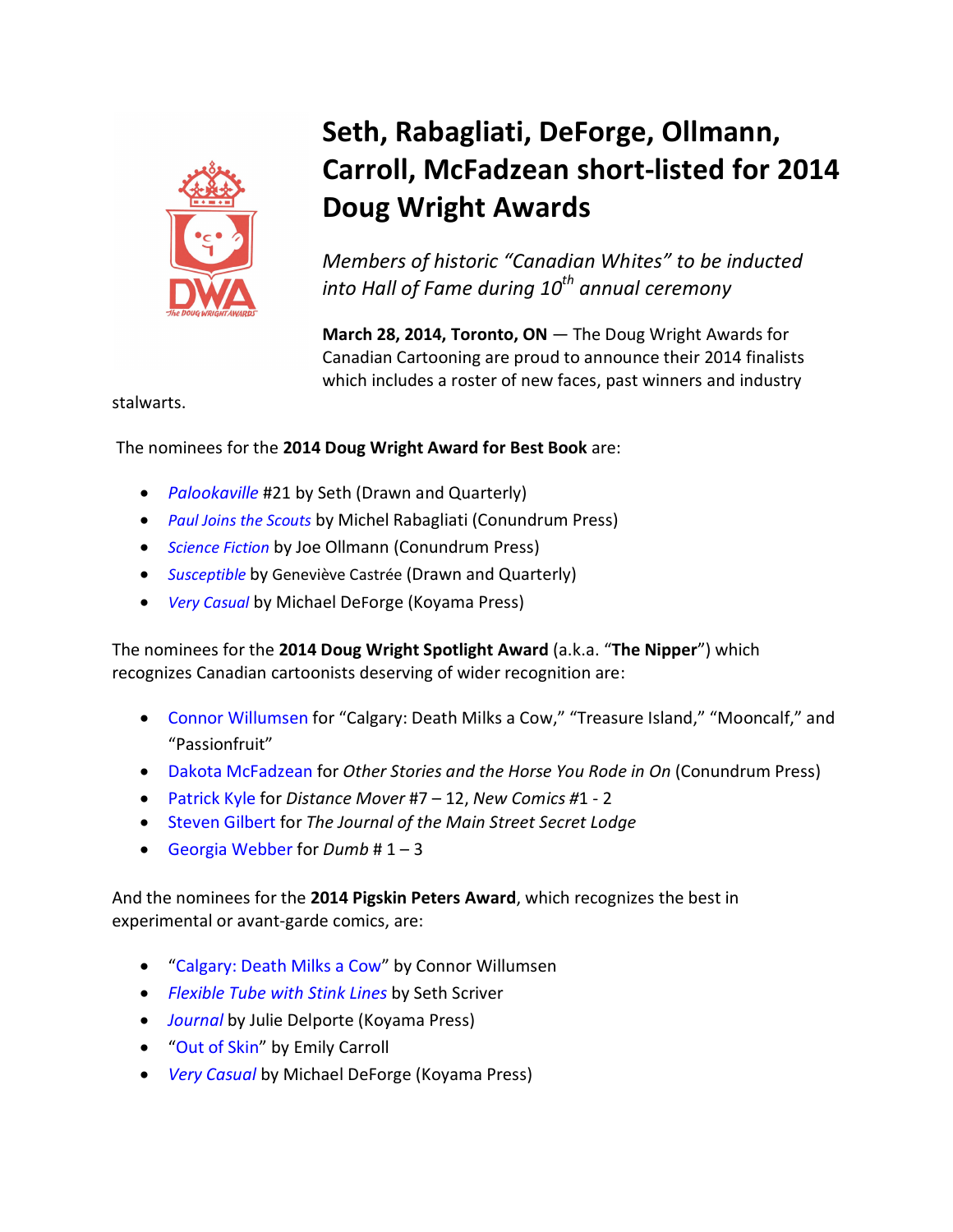A feature event of the **Toronto Comic Arts Festival** (TCAF), The Doug Wright Awards are pleased to announce that the pioneering artists of the Second World War "Canadian Whites" comics will be formally inducted into **The Giants of the North: The Canadian Cartoonists Hall of Fame** during the ceremony on Saturday May 10, 2014 in Toronto.

The Canadian Whites were black-and-white comics produced between 1941 and 1946 that contained a host of original (and iconic) Canadian characters such as Johnny Canuck, Canada Jack and Nelvana of the Northern Lights. These characters were created by the likes of Murray Karn, Adrian Dingle, Gerry Lazare, Leo Bachle and Jack Tremblay. The event will also serve as the official launch of a new collection of the complete *Nelvana of the Northern Lights* (by Adrian Dingle) being published by CGA Comics.

This year's jury will include poet and novelist **Lynn Crosbie**, cartoonist and 2013 Doug Wright Award winner **Nina Bunjevac** and media critic **Jesse Brown** (Canadaland, Search Engine).

To mark its  $10^{th}$  anniversary, The Doug Wright Awards will also be publishing a commemorative book that will include past art and memorabilia, along with original interpretations of Doug Wright's "Nipper" comic by artists such as Seth, Chester Brown, Joe Ollmann, Pascal Girard, Michael DeForge, and more. The project will be supported by a Kickstarter campaign.

The finalists for the **2014 Doug Wright Awards** were chosen from a long list of more than 150 works and submissions published during the 2013 calendar year. This year's nominating committee included **[Jerry Ciccoritti](http://www.thecanadianencyclopedia.com/en/article/jerry-ciccoritti/)**, **[Betty Liang,](http://bettyliang.tumblr.com/) [Rachel Richey](http://speculatingcanada.wordpress.com/2013/09/27/interview-with-hope-nicholson-and-rachel-richey-about-nelvana-of-the-northern-lights/)**, **[Chris Randle](http://backtotheworld.net/)** and **[Chester](http://www.drawnandquarterly.com/artBio.php?artist=a3dff7dd51fc01) Brown**.

## **Media inquiries:** [dougwrightawards@gmail.com](mailto:dougwrightawards@gmail.com)

## For more information about the DWAs: www.dougwrightawards.com

#### **About the Doug Wright Awards**

Founded in 2004, **The Doug Wright Awards** recognize the best in English-language comics (or translations of French) by Canadian cartoonists. Now in their 10th year, the awards will be handed out at a ceremony at Toronto's Marriott Bloor Yorkville Hotel on Saturday May 10, 2014 from 7:00 – 9:00 pm.

#### **About The Toronto Comic Arts Festival**

Founded in 2003, The Toronto Comic Arts Festival exists to promote the breadth and diversity of comics, and what is considered comics, as a medium of high literary and artistic value. The next Toronto Comic Arts Festival takes place in Toronto, Canada, on May  $10^{th}$  and  $11^{th}$ , 2014. It will feature beloved authors and graphic novelists from around the world, including Moyoco Anno (Japan), Christophe Blain (France), and Canadian Cartoonist Hall of Fame member Lynn Johnston, creator of *For Better or For Worse*. For more information visit [torontocomics.com.](http://torontocomics.com/)